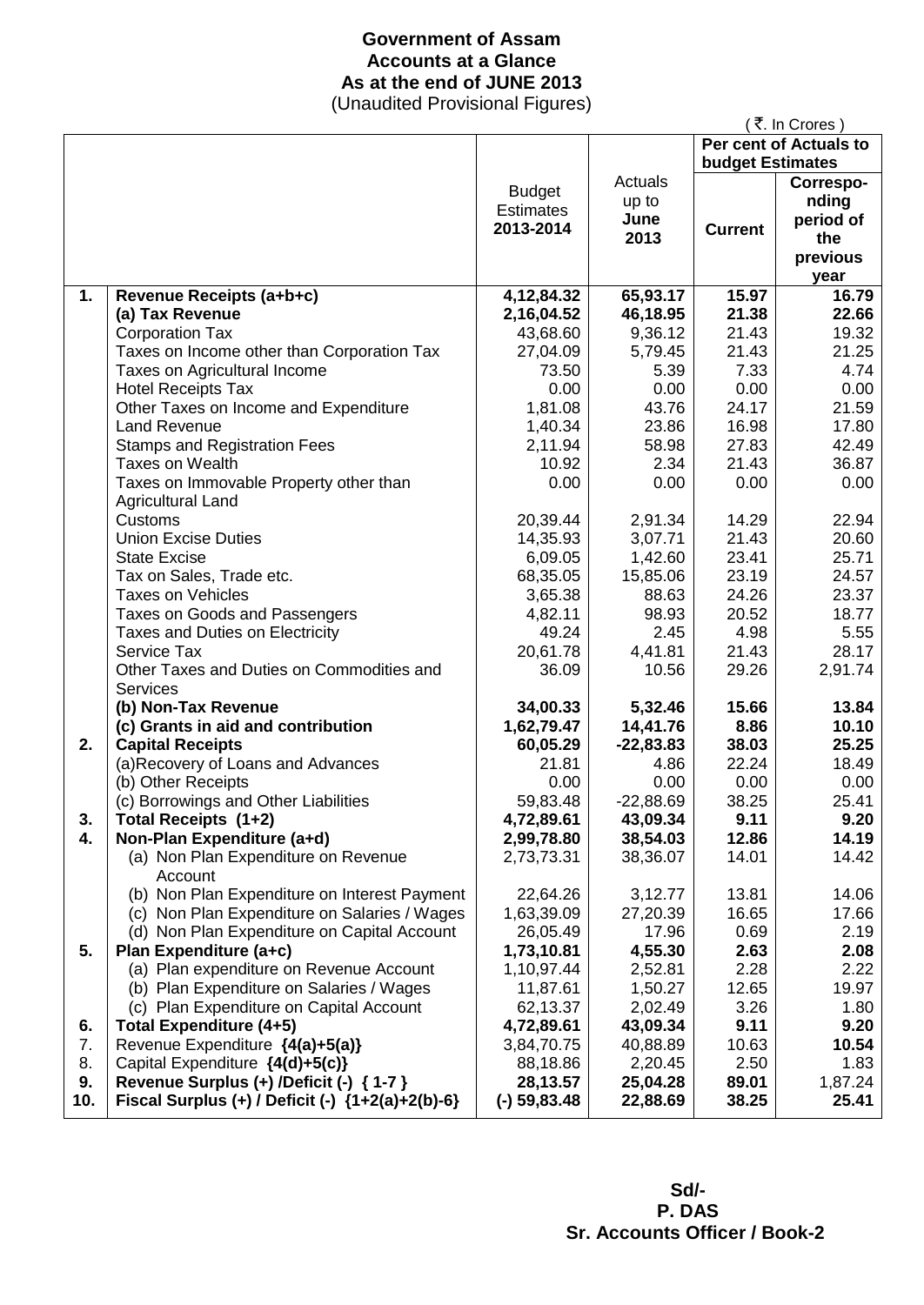### Details of excluded accounts due to late receipt / non-receipt of accounts are given below : Details as at the end of JUNE 2013

| <b>Source</b>   | <b>Due</b>       |                   | <b>Received</b>  |                   | <b>Excluded due to</b> |                 |               |
|-----------------|------------------|-------------------|------------------|-------------------|------------------------|-----------------|---------------|
|                 | Current<br>Month | Previous<br>Month | Current<br>Month | Previous<br>Month | <b>Non</b><br>Receipt  | Late<br>Receipt | <b>Others</b> |
|                 | <b>JUNE 2013</b> | <b>MAY 2013</b>   | <b>JUNE 2013</b> | MAY 2013          |                        |                 |               |
| <b>TREASURY</b> | 67               | 66                | 61               | 62                | 6                      |                 |               |
| <b>FOREST</b>   | 173              | 193               | 172              | 168               |                        |                 |               |
| <b>WORKS</b>    | 416              | 373               | 322              | 278               | 94                     | ۰               |               |

#### Monthly trend of **TAX REVENUE** ( Refer to Item No. 1 (a) of Monthly Accounts at a Glance )

|                  |                |                    |                | ₹ In crores)       |
|------------------|----------------|--------------------|----------------|--------------------|
| <b>Months</b>    |                | 2013-2014          | 2012-2013      |                    |
|                  | <b>MONTHLY</b> | <b>PROGRESSIVE</b> | <b>MONTHLY</b> | <b>PROGRESSIVE</b> |
| <b>APRIL</b>     | 1,540.61       | 1,540.61           | 1,464.89       | 1,464.89           |
| <b>MAY</b>       | 1,618.65       | 3,159.26           | 1,435.41       | 2,900.30           |
| <b>JUNE</b>      | 1,459.69       | 4,618.95           | 1,408.29       | 4,308.59           |
| <b>JULY</b>      |                |                    | 1,398.99       | 5,707.58           |
| <b>AUGUST</b>    |                |                    | 1,354.17       | 7,061.75           |
| <b>SEPTEMBER</b> |                |                    | 1,429.16       | 8,490.91           |
| <b>OCTOBER</b>   |                |                    | 1,418.44       | 9,909.35           |
| <b>NOVEMBER</b>  |                |                    | 1,396.04       | 11,305.39          |
| <b>DECEMBER</b>  |                |                    | 1,560.51       | 12,865.90          |
| <b>JANUARY</b>   |                |                    | 1,500.09       | 14,365.99          |
| <b>FEBRUARY</b>  |                |                    | 1,516.41       | 15,882.40          |
| <b>MARCH</b>     |                |                    | 2,969.08       | 18,851.48          |

**Note :** As the details of excluded accounts are not likely to be the same for the current and corresponding periods, the comparison will be indicative only. For details of excluded accounts, reference to Accounts at a Glance is invited.

### Monthly trend of **NON-TAX REVENUE**

( Refer to Item No. 1 (b) of Monthly Accounts at a Glance )

|                  |                |                    |                | ( ₹ In crores )    |
|------------------|----------------|--------------------|----------------|--------------------|
| <b>Months</b>    |                | 2013-2014          |                | 2012-2013          |
|                  | <b>MONTHLY</b> | <b>PROGRESSIVE</b> | <b>MONTHLY</b> | <b>PROGRESSIVE</b> |
| <b>APRIL</b>     | 199.26         | 199.26             | 262.89         | 262.89             |
| <b>MAY</b>       | 179.19         | 378.45             | 68.08          | 330.97             |
| <b>JUNE</b>      | 154.01         | 532.46             | 151.68         | 482.65             |
| <b>JULY</b>      |                |                    | 196.08         | 678.73             |
| <b>AUGUST</b>    |                |                    | 140.40         | 819.13             |
| <b>SEPTEMBER</b> |                |                    | 197.55         | 1,016.68           |
| <b>OCTOBER</b>   |                |                    | 191.01         | 1,207.69           |
| <b>NOVEMBER</b>  |                |                    | 287.08         | 1,494.77           |
| <b>DECEMBER</b>  |                |                    | 199.80         | 1,694.57           |
| <b>JANUARY</b>   |                |                    | 222.78         | 1,917.35           |
| <b>FEBRUARY</b>  |                |                    | 211.44         | 2,128.79           |
| <b>MARCH</b>     |                |                    | 326.07         | 2,454.86           |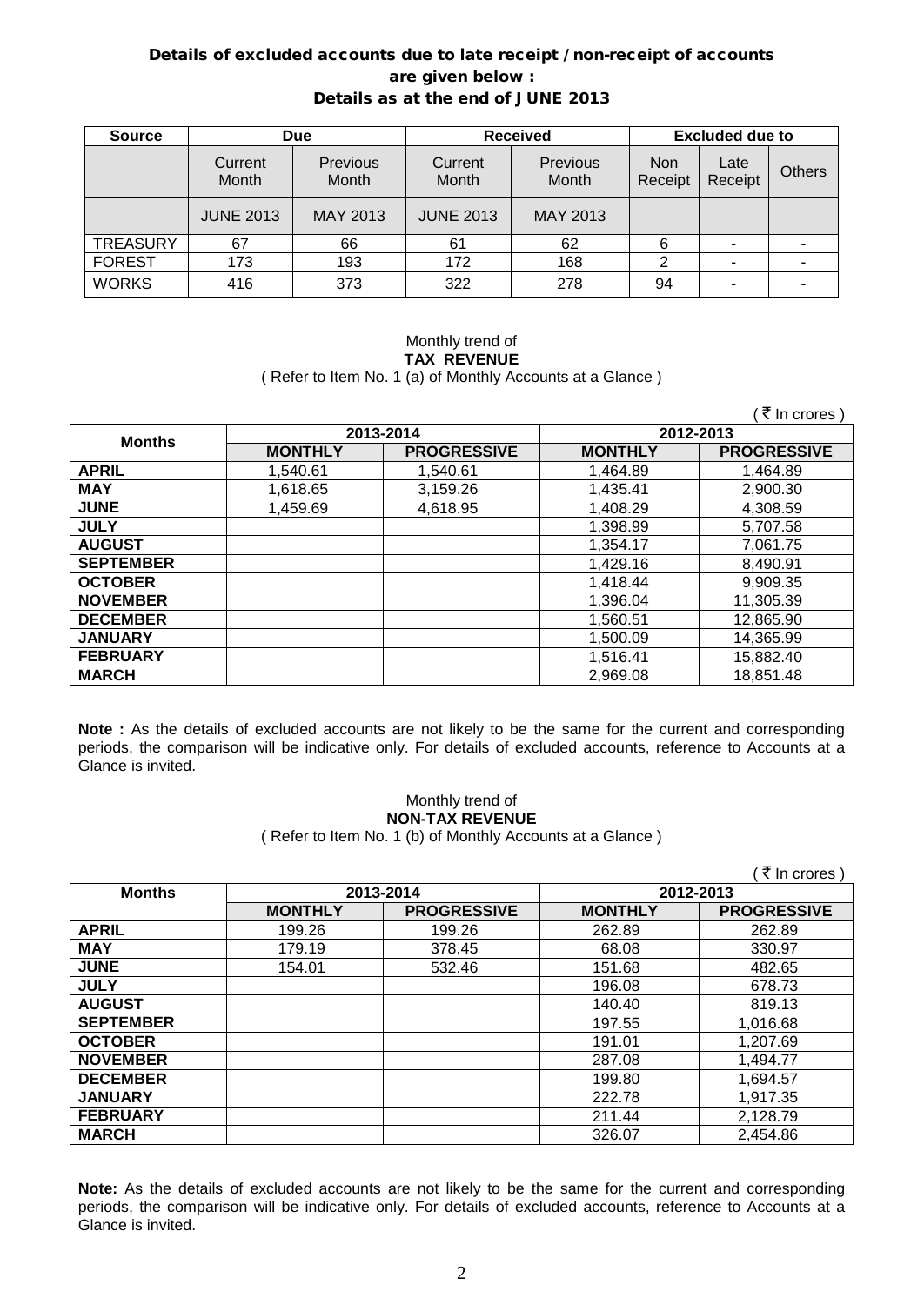### Monthly trend of **GRANTS-IN-AID AND CONTRIBUTION**

( Refer to Item No. 1 (c) of Monthly Accounts at a Glance )

|                  |                |                    |                | ′ ₹ In crores )    |
|------------------|----------------|--------------------|----------------|--------------------|
| <b>Months</b>    |                | 2013-2014          |                | 2012-2013          |
|                  | <b>MONTHLY</b> | <b>PROGRESSIVE</b> | <b>MONTHLY</b> | <b>PROGRESSIVE</b> |
| <b>APRIL</b>     | 414.76         | 414.76             | 260.77         | 260.77             |
| <b>MAY</b>       | 484.52         | 899.28             | 814.85         | 1075.62            |
| <b>JUNE</b>      | 542.48         | 1.441.76           | 455.67         | 1,531.29           |
| <b>JULY</b>      |                |                    | 835.97         | 2,367.26           |
| <b>AUGUST</b>    |                |                    | 1,075.73       | 3,442.99           |
| <b>SEPTEMBER</b> |                |                    | 910.99         | 4,353.98           |
| <b>OCTOBER</b>   |                |                    | 593.97         | 4,947.95           |
| <b>NOVEMBER</b>  |                |                    | 394.50         | 5,342.45           |
| <b>DECEMBER</b>  |                |                    | 1,118.46       | 6,460.91           |
| <b>JANUARY</b>   |                |                    | 353.80         | 6,814.71           |
| <b>FEBRUARY</b>  |                |                    | 1,125.49       | 7,940.20           |
| <b>MARCH</b>     |                |                    | 1,413.17       | 9,353.37           |

**Note :** As the details of excluded accounts are not likely to be the same for the current and corresponding periods, the comparison will be indicative only. For details of excluded accounts, reference to Accounts at a Glance is invited.

# Monthly trend of **RECOVERY OF LOANS AND ADVANCES**

( Refer to Item No. 2 (a) of Monthly Accounts at a Glance )

|                  |                |                    |                | (₹ In crores)      |
|------------------|----------------|--------------------|----------------|--------------------|
| <b>Months</b>    |                | 2013-2014          | 2012-2013      |                    |
|                  | <b>MONTHLY</b> | <b>PROGRESSIVE</b> | <b>MONTHLY</b> | <b>PROGRESSIVE</b> |
| <b>APRIL</b>     | 2.44           | 2.44               | 1.91           | 1.91               |
| <b>MAY</b>       | 1.25           | 3.69               | 1.66           | 3.57               |
| <b>JUNE</b>      | 1.17           | 4.86               | 2.24           | 5.81               |
| <b>JULY</b>      |                |                    | 2.04           | 7.85               |
| <b>AUGUST</b>    |                |                    | 1.90           | 9.75               |
| <b>SEPTEMBER</b> |                |                    | 3.98           | 13.73              |
| <b>OCTOBER</b>   |                |                    | 2.06           | 15.79              |
| <b>NOVEMBER</b>  |                |                    | 1.26           | 17.05              |
| <b>DECEMBER</b>  |                |                    | 2.62           | 19.67              |
| <b>JANUARY</b>   |                |                    | 1.75           | 21.42              |
| <b>FEBRUARY</b>  |                |                    | 1.81           | 23.23              |
| <b>MARCH</b>     |                |                    | 2.14           | 25.37              |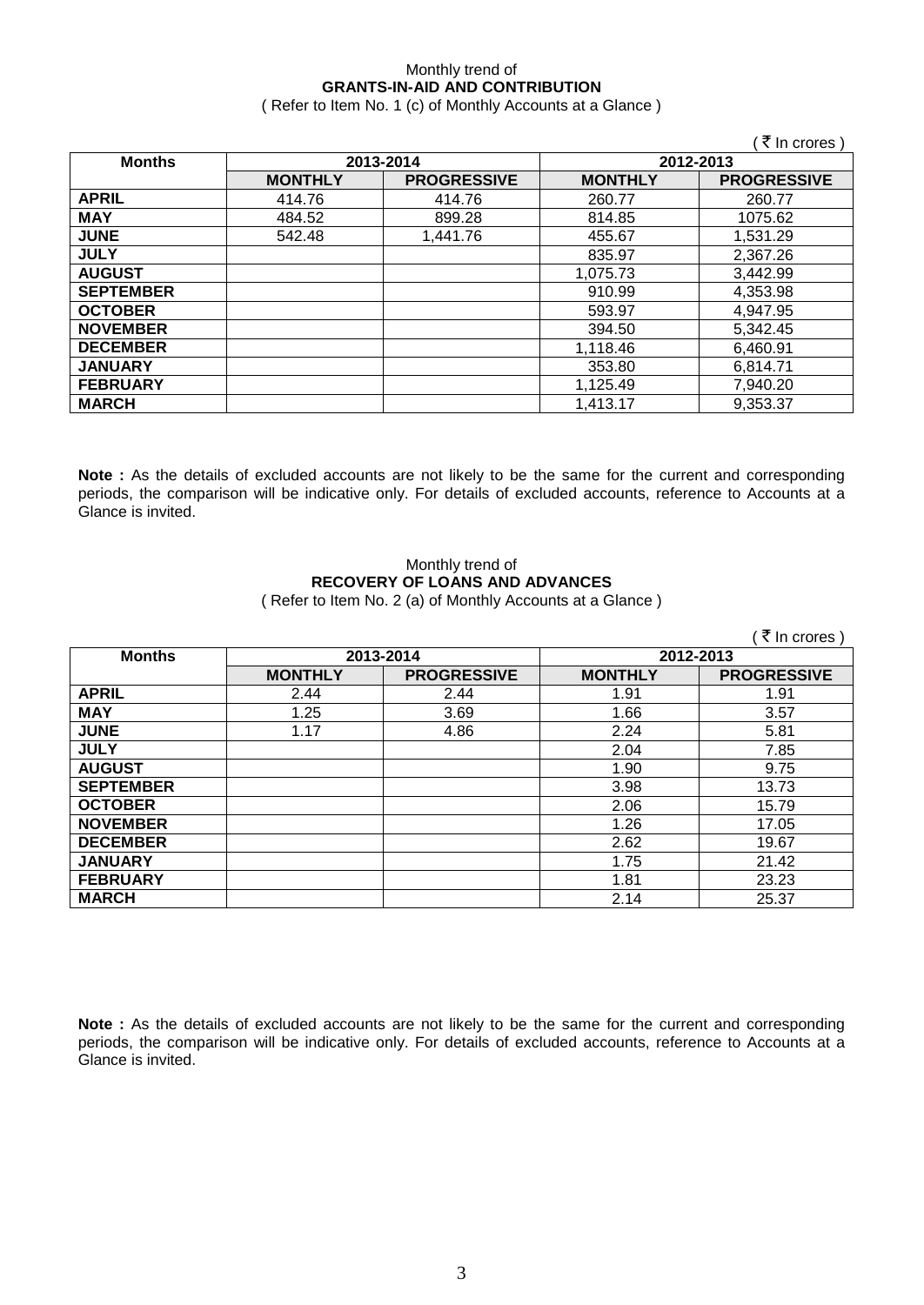#### Monthly trend of **OTHER RECEIPTS** ( Refer to Item No. 2 (b) of Monthly Accounts at a Glance )

|                  |                |                    |                | ( ₹ In crores )    |
|------------------|----------------|--------------------|----------------|--------------------|
| <b>Months</b>    |                | 2013-2014          | 2012-2013      |                    |
|                  | <b>MONTHLY</b> | <b>PROGRESSIVE</b> | <b>MONTHLY</b> | <b>PROGRESSIVE</b> |
| <b>APRIL</b>     | 0.00           | 0.00               | 0.00           | 0.00               |
| <b>MAY</b>       | 0.00           | 0.00               | 0.00           | 0.00               |
| <b>JUNE</b>      | 0.00           | 0.00               | 0.00           | 0.00               |
| <b>JULY</b>      |                |                    | 0.00           | 0.00               |
| <b>AUGUST</b>    |                |                    | 0.00           | 0.00               |
| <b>SEPTEMBER</b> |                |                    | 0.00           | 0.00               |
| <b>OCTOBER</b>   |                |                    | 0.00           | 0.00               |
| <b>NOVEMBER</b>  |                |                    | 0.00           | 0.00               |
| <b>DECEMBER</b>  |                |                    | 0.00           | 0.00               |
| <b>JANUARY</b>   |                |                    | 0.00           | 0.00               |
| <b>FEBRUARY</b>  |                |                    | 0.00           | 0.00               |
| <b>MARCH</b>     |                |                    | 0.00           | 0.00               |

**Note :** As the details of excluded accounts are not likely to be the same for the current and corresponding periods, the comparison will be indicative only. For details of excluded accounts, reference to Accounts at a Glance is invited.

### Monthly trend of **BORROWINGS AND OTHER LIABILITIES**

( Refer to Item No. 2 (c) of Monthly Accounts at a Glance )

|                  |                |                    |                | (₹ In crores)      |
|------------------|----------------|--------------------|----------------|--------------------|
| <b>Months</b>    |                | 2013-2014          | 2012-2013      |                    |
|                  | <b>MONTHLY</b> | <b>PROGRESSIVE</b> | <b>MONTHLY</b> | <b>PROGRESSIVE</b> |
| <b>APRIL</b>     | -972.68        | $-972.68$          | $-822.62$      | $-822.62$          |
| <b>MAY</b>       | $-1,224.97$    | $-2,197.65$        | $-1,439.63$    | $-2,262.25$        |
| <b>JUNE</b>      | $-91.04$       | $-2,288.69$        | 160.62         | $-2,101.63$        |
| <b>JULY</b>      |                |                    | $-1,000.15$    | $-3,101.78$        |
| <b>AUGUST</b>    |                |                    | $-649.55$      | $-3,751.33$        |
| <b>SEPTEMBER</b> |                |                    | 152.10         | $-3,599.23$        |
| <b>OCTOBER</b>   |                |                    | 64.15          | $-3,535.08$        |
| <b>NOVEMBER</b>  |                |                    | $-593.72$      | $-4,128.80$        |
| <b>DECEMBER</b>  |                |                    | $-82.08$       | $-4,210.88$        |
| <b>JANUARY</b>   |                |                    | 644.15         | $-3,566.73$        |
| <b>FEBRUARY</b>  |                |                    | $-25.50$       | $-3,592.23$        |
| <b>MARCH</b>     |                |                    | 4.303.44       | 711.21             |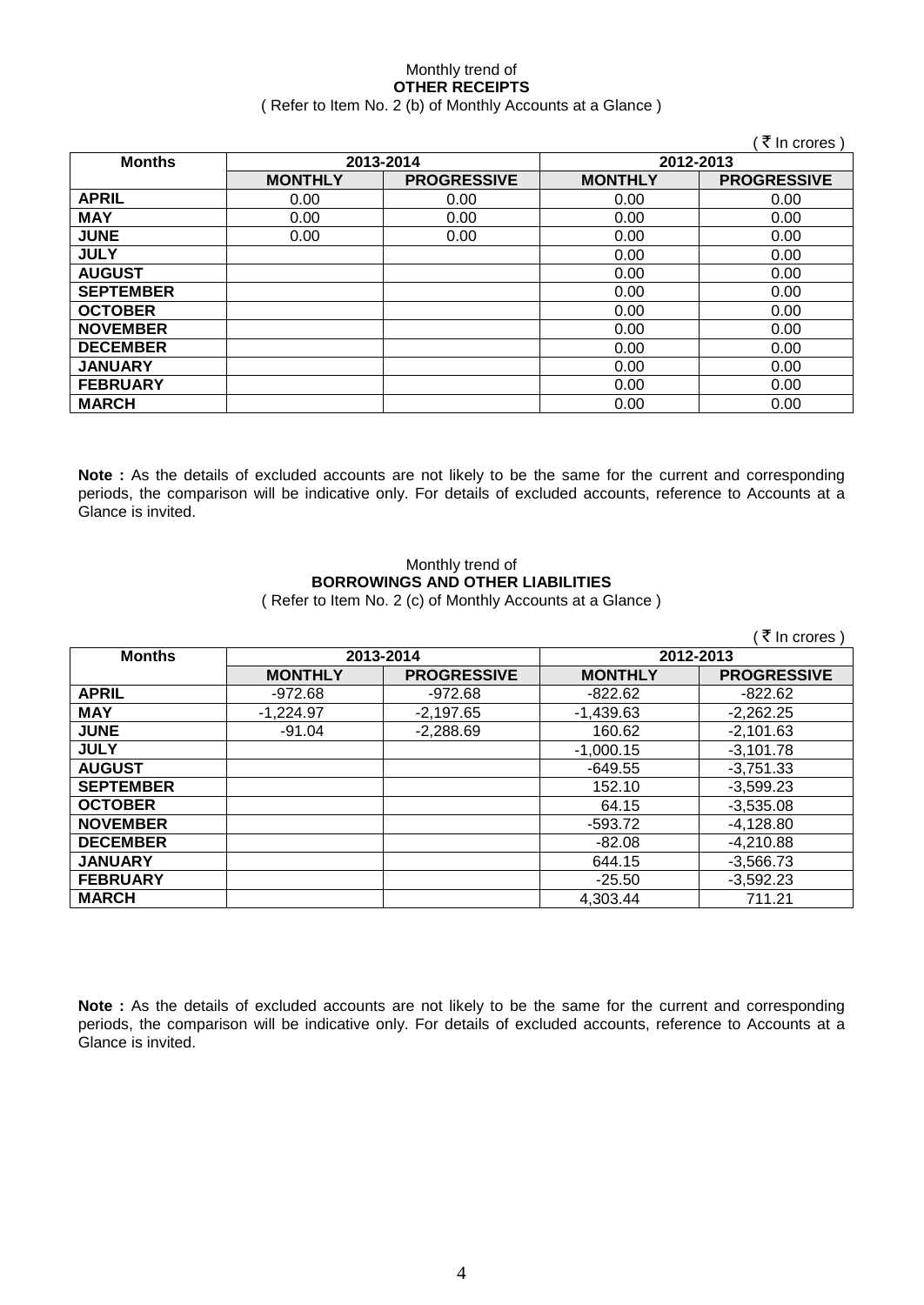### Monthly trend of **TOTAL RECEIPTS** ( Refer to Item No. 3 of Monthly Accounts at a Glance )

|                  |                |                    |                | ₹ In crores        |
|------------------|----------------|--------------------|----------------|--------------------|
| <b>Months</b>    |                | 2013-2014          |                | 2012-2013          |
|                  | <b>MONTHLY</b> | <b>PROGRESSIVE</b> | <b>MONTHLY</b> | <b>PROGRESSIVE</b> |
| <b>APRIL</b>     | 1,184.39       | 1.184.39           | 1,167.84       | 1.167.84           |
| <b>MAY</b>       | 1.058.64       | 2,243.03           | 880.37         | 2,048.21           |
| <b>JUNE</b>      | 2,066.31       | 4,309.34           | 2,178.50       | 4.226.71           |
| <b>JULY</b>      |                |                    | 1,432.93       | 5,659.64           |
| <b>AUGUST</b>    |                |                    | 1,922.65       | 7.582.29           |
| <b>SEPTEMBER</b> |                |                    | 2,693.78       | 10,276.07          |
| <b>OCTOBER</b>   |                |                    | 2,269.63       | 12,545.70          |
| <b>NOVEMBER</b>  |                |                    | 1,485.16       | 14,030.86          |
| <b>DECEMBER</b>  |                |                    | 2,799.31       | 16,830.17          |
| <b>JANUARY</b>   |                |                    | 2,722.57       | 19,552.74          |
| <b>FEBRUARY</b>  |                |                    | 2,829.65       | 22,382.39          |
| <b>MARCH</b>     |                |                    | 9,013.90       | 31,396.29          |

**Note** : As the details of excluded accounts are not likely to be the same for the current and corresponding periods, the comparison will be indicative only. For details of excluded accounts, reference to Accounts at a Glance is invited.

### Monthly trend of **NON-PLAN EXPENDITURE ON REVENUE ACCOUNT** ( Refer to Item No. 4 (a) of Monthly Accounts at a Glance )

|                  |                |                    |                | ₹ In crores)       |
|------------------|----------------|--------------------|----------------|--------------------|
| <b>Months</b>    |                | 2013-2014          |                | 2012-2013          |
|                  | <b>MONTHLY</b> | <b>PROGRESSIVE</b> | <b>MONTHLY</b> | <b>PROGRESSIVE</b> |
| <b>APRIL</b>     | 1,140.63       | 1,140.63           | 1,104.08       | 1,104.08           |
| <b>MAY</b>       | 906.75         | 2047.38            | 815.36         | 1,919.44           |
| <b>JUNE</b>      | 1,788.69       | 3,836.07           | 1,902.68       | 3,822.12           |
| <b>JULY</b>      |                |                    | 1,259.86       | 5,081.98           |
| <b>AUGUST</b>    |                |                    | 1,748.36       | 6,830.34           |
| <b>SEPTEMBER</b> |                |                    | 1.951.77       | 8,782.11           |
| <b>OCTOBER</b>   |                |                    | 1,792.16       | 10,574.27          |
| <b>NOVEMBER</b>  |                |                    | 1,294.61       | 11,868.88          |
| <b>DECEMBER</b>  |                |                    | 2,046.72       | 13,915.60          |
| <b>JANUARY</b>   |                |                    | 2,198.36       | 16,113.96          |
| <b>FEBRUARY</b>  |                |                    | 1,793.20       | 17,907.16          |
| <b>MARCH</b>     |                |                    | 4,132.83       | 22,039.99          |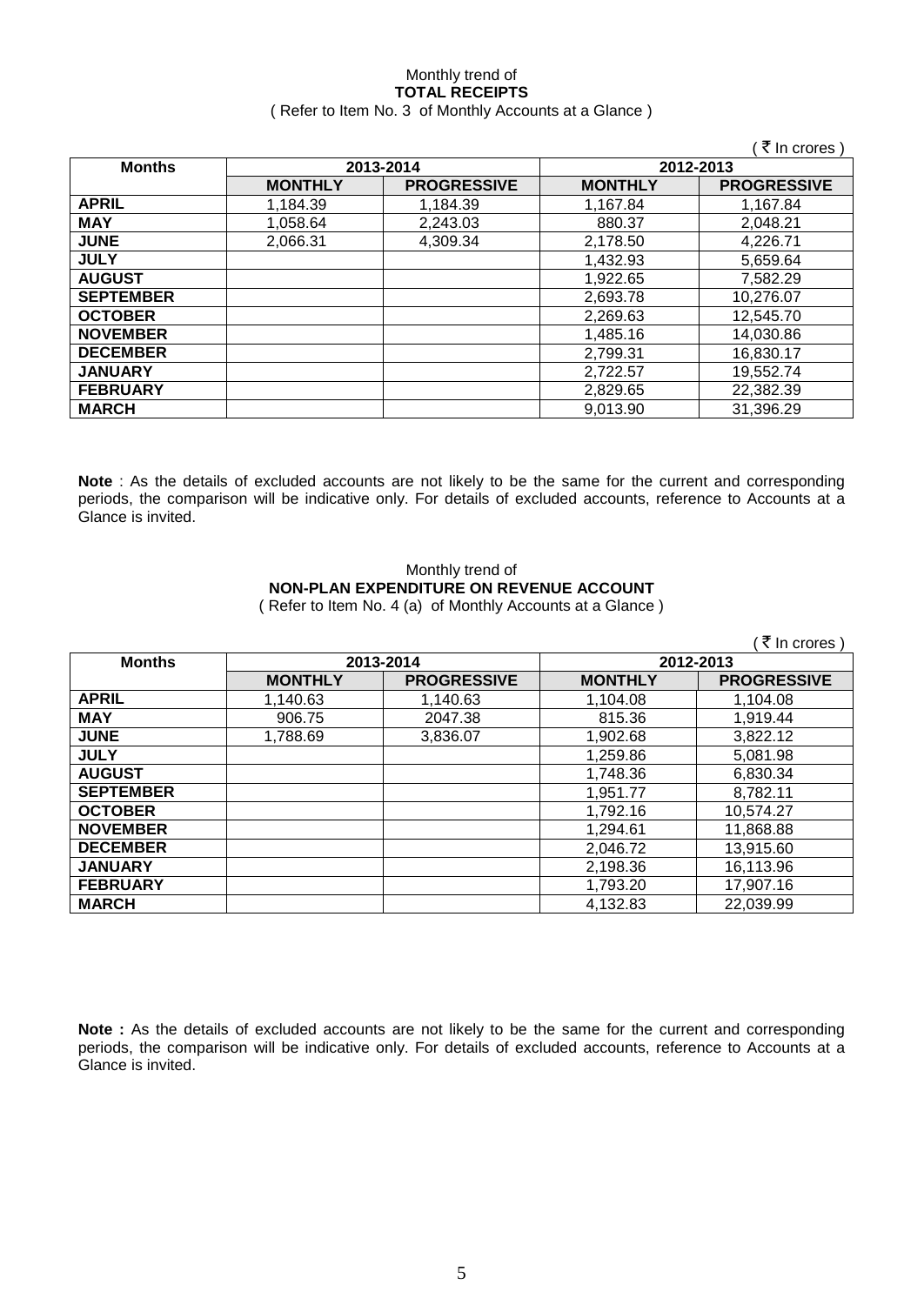### Monthly trend of **NON-PLAN EXPENDITURE ON INTEREST PAYMENT**

( Refer to Item No. 4 (b) of Monthly Accounts at a Glance )

|                  |                |                    |                | ∶ ₹ In crores)     |
|------------------|----------------|--------------------|----------------|--------------------|
| <b>Months</b>    |                | 2013-2014          |                | 2012-2013          |
|                  | <b>MONTHLY</b> | <b>PROGRESSIVE</b> | <b>MONTHLY</b> | <b>PROGRESSIVE</b> |
| <b>APRIL</b>     | 82.72          | 82.72              | 89.75          | 89.75              |
| <b>MAY</b>       | 72.36          | 155.08             | 58.28          | 148.03             |
| <b>JUNE</b>      | 157.69         | 312.77             | 159.85         | 307.88             |
| <b>JULY</b>      |                |                    | 75.03          | 382.91             |
| <b>AUGUST</b>    |                |                    | 200.64         | 583.55             |
| <b>SEPTEMBER</b> |                |                    | 252.14         | 835.69             |
| <b>OCTOBER</b>   |                |                    | 68.94          | 904.63             |
| <b>NOVEMBER</b>  |                |                    | 93.77          | 998.40             |
| <b>DECEMBER</b>  |                |                    | 110.07         | 1,108.47           |
| <b>JANUARY</b>   |                |                    | 90.03          | 1,198.50           |
| <b>FEBRUARY</b>  |                |                    | 178.81         | 1,377.31           |
| <b>MARCH</b>     |                |                    | 285.70         | 1,663.01           |

**Note :** As the details of excluded accounts are not likely to be the same for the current and corresponding periods, the comparison will be indicative only. For details of excluded accounts, reference to Accounts at a Glance is invited.

## Monthly trend of **NON-PLAN EXPENDITURE ON CAPITAL ACCOUNT**

( Refer to Item No. 4 (d) of Monthly Accounts at a Glance )

|                  |                |                    |                | (₹ In crores)      |
|------------------|----------------|--------------------|----------------|--------------------|
| <b>Months</b>    |                | 2013-2014          | 2012-2013      |                    |
|                  | <b>MONTHLY</b> | <b>PROGRESSIVE</b> | <b>MONTHLY</b> | <b>PROGRESSIVE</b> |
| <b>APRIL</b>     | 0.00           | 0.00               | 0.00           | 0.00               |
| <b>MAY</b>       | 5.15           | 5.15               | 0.63           | 0.63               |
| <b>JUNE</b>      | 12.81          | 17.96              | 9.78           | 10.41              |
| <b>JULY</b>      |                |                    | 5.59           | 16.00              |
| <b>AUGUST</b>    |                |                    | 7.17           | 23.17              |
| <b>SEPTEMBER</b> |                |                    | 1.49           | 24.66              |
| <b>OCTOBER</b>   |                |                    | 1.41           | 26.07              |
| <b>NOVEMBER</b>  |                |                    | 3.26           | 29.33              |
| <b>DECEMBER</b>  |                |                    | 2.61           | 31.94              |
| <b>JANUARY</b>   |                |                    | 0.25           | 32.19              |
| <b>FEBRUARY</b>  |                |                    | 0.13           | 32.32              |
| <b>MARCH</b>     |                |                    | 40.01          | 72.33              |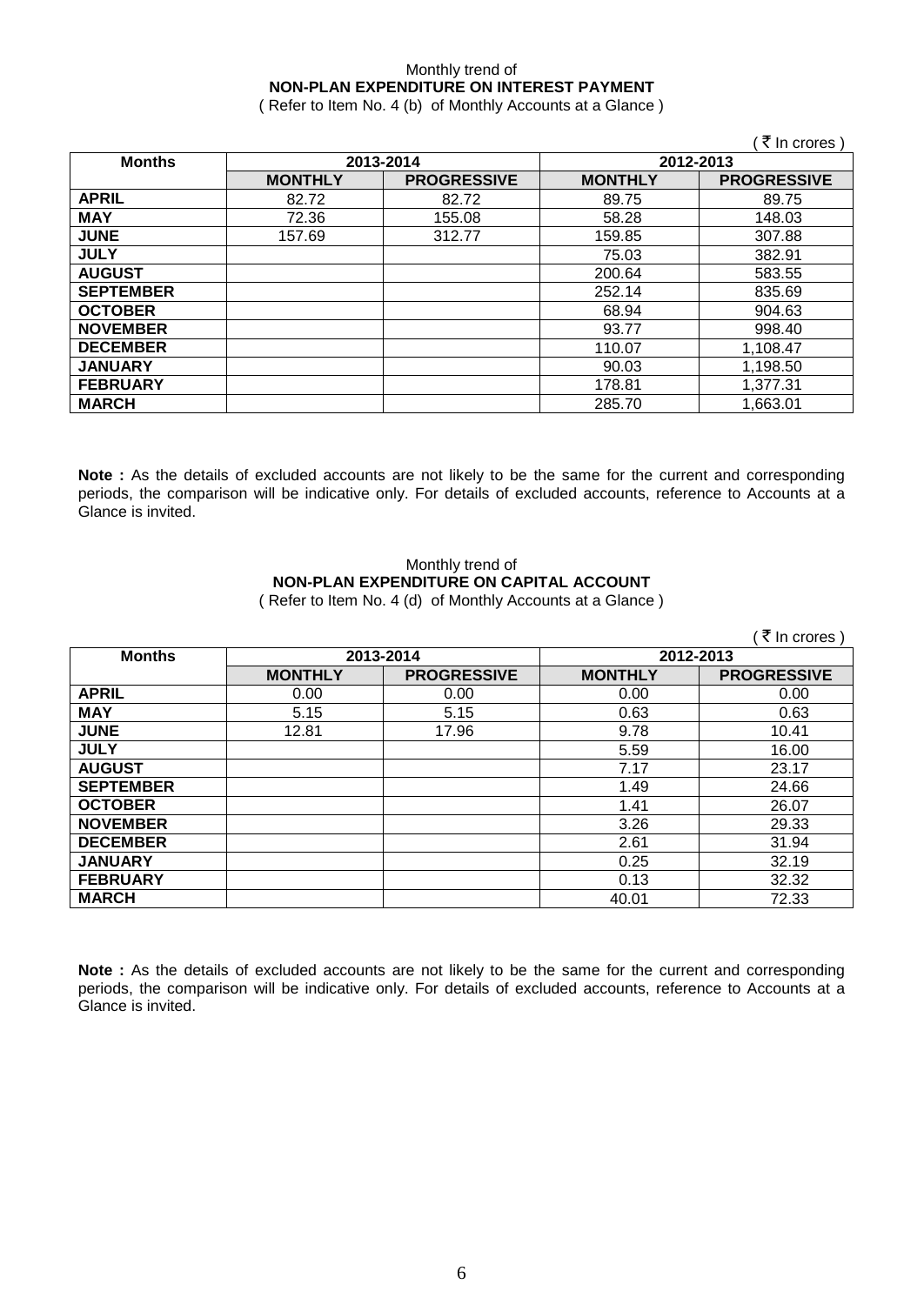#### Monthly trend of **PLAN EXPENDITURE ON REVENUE ACCOUNT** ( Refer to Item No. 5 (a) of Monthly Accounts at a Glance )

 $($   $\overline{\tau}$  In crores ) **Months 2013-2014 2012-2013 MONTHLY PROGRESSIVE MONTHLY PROGRESSIVE APRIL** 43.45 43.45 59.78 59.78 **MAY** | 62.98 | 106.43 | 29.35 | 89.13 **JUNE** 146.38 252.81 185.43 274.56 **JULY** 348.21 **AUGUST** 98.51 446.72 **SEPTEMBER** | 275.34 | 722.06 **OCTOBER** 293.81 1,015.87 **NOVEMBER** 104.25 1,120.12<br> **DECEMBER** 10527.44 **DECEMBER** 407.32 1,527.44 **JANUARY** 390.00 1,917.44 **FEBRUARY** 824.56 2,742.00 **MARCH** 3,548.15 6,290.15

**Note** : As the details of excluded accounts are not likely to be the same for the current and corresponding periods, the comparison will be indicative only. For details of excluded accounts, reference to Accounts at a Glance is invited.

### Monthly trend of **PLAN EXPENDITURE ON CAPITAL ACCOUNT** ( Refer to Item No. 5 (c) of Monthly Accounts at a Glance )

|                  |                |                    |                | ₹ In crores        |
|------------------|----------------|--------------------|----------------|--------------------|
| <b>Months</b>    | 2013-2014      |                    | 2012-2013      |                    |
|                  | <b>MONTHLY</b> | <b>PROGRESSIVE</b> | <b>MONTHLY</b> | <b>PROGRESSIVE</b> |
| <b>APRIL</b>     | 0.31           | 0.31               | 3.97           | 3.97               |
| <b>MAY</b>       | 83.76          | 84.07              | 34.87          | 38.84              |
| <b>JUNE</b>      | 118.42         | 202.49             | 79.90          | 118.74             |
| <b>JULY</b>      |                |                    | 93.83          | 212.57             |
| <b>AUGUST</b>    |                |                    | 68.59          | 281.16             |
| <b>SEPTEMBER</b> |                |                    | 118.32         | 399.48             |
| <b>OCTOBER</b>   |                |                    | 178.72         | 578.20             |
| <b>NOVEMBER</b>  |                |                    | 83.04          | 661.24             |
| <b>DECEMBER</b>  |                |                    | 301.61         | 962.85             |
| <b>JANUARY</b>   |                |                    | 131.98         | 1,094.83           |
| <b>FEBRUARY</b>  |                |                    | 211.39         | 1,306.22           |
| <b>MARCH</b>     |                |                    | 1,227.14       | 2,533.36           |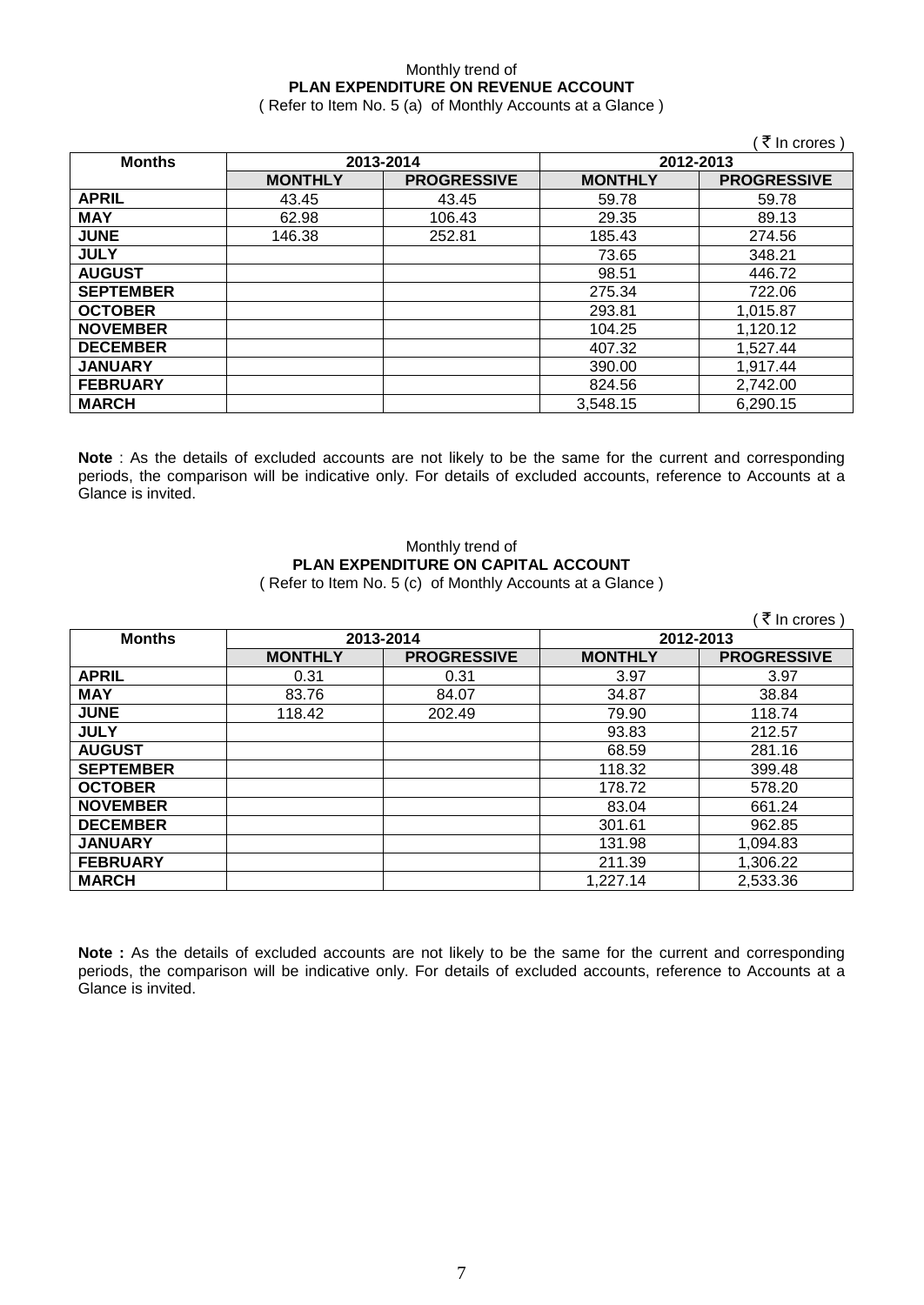### Monthly trend of **TOTAL EXPENDITURE** ( Refer to Item No. 6 of Monthly Accounts at a Glance )

| ( ₹ In crores )  |                |                    |                |                    |
|------------------|----------------|--------------------|----------------|--------------------|
| <b>Months</b>    | 2013-2014      |                    | 2012-2013      |                    |
|                  | <b>MONTHLY</b> | <b>PROGRESSIVE</b> | <b>MONTHLY</b> | <b>PROGRESSIVE</b> |
| <b>APRIL</b>     | 1,184.39       | 1,184.39           | 1,167.82       | 1,167.82           |
| <b>MAY</b>       | 1,058.64       | 2,243.03           | 880.37         | 2,048.19           |
| <b>JUNE</b>      | 2,066.31       | 4,.09.34           | 2,178.48       | 4,226.67           |
| <b>JULY</b>      |                |                    | 1,432.94       | 5,659.61           |
| <b>AUGUST</b>    |                |                    | 1,922.68       | 7,582.29           |
| <b>SEPTEMBER</b> |                |                    | 2,693.78       | 10,276.07          |
| <b>OCTOBER</b>   |                |                    | 2,269.63       | 12,545.70          |
| <b>NOVEMBER</b>  |                |                    | 1,485.17       | 14,030.86          |
| <b>DECEMBER</b>  |                |                    | 2,799.31       | 16,830.17          |
| <b>JANUARY</b>   |                |                    | 2,722.57       | 19,552.74          |
| <b>FEBRUARY</b>  |                |                    | 2,829.65       | 22,382.39          |
| <b>MARCH</b>     |                |                    | 9,013.90       | 31,396.29          |

**Note :** As the details of excluded accounts are not likely to be the same for the current and corresponding periods, the comparison will be indicative only. For details of excluded accounts, reference to Accounts at a Glance is invited.

### Monthly trend of **REVENUE EXPENDITURE** ( Refer to Item No. 7 of Monthly Accounts at a Glance )

|                  |                |                    |                | ₹ In crores)       |
|------------------|----------------|--------------------|----------------|--------------------|
| <b>Months</b>    | 2013-2014      |                    | 2012-2013      |                    |
|                  | <b>MONTHLY</b> | <b>PROGRESSIVE</b> | <b>MONTHLY</b> | <b>PROGRESSIVE</b> |
| <b>APRIL</b>     | 1,184.08       | 1,184.08           | 1,163.85       | 1,163.85           |
| <b>MAY</b>       | 969.73         | 2,153.81           | 844.70         | 2,008.55           |
| <b>JUNE</b>      | 1.935.08       | 4,088.89           | 2,088.08       | 4,096.63           |
| <b>JULY</b>      |                |                    | 1,333.50       | 5,430.13           |
| <b>AUGUST</b>    |                |                    | 1,846.93       | 7,277.06           |
| <b>SEPTEMBER</b> |                |                    | 2,227.11       | 9,504.17           |
| <b>OCTOBER</b>   |                |                    | 2,085.97       | 11,590.14          |
| <b>NOVEMBER</b>  |                |                    | 1,398.86       | 12,989.00          |
| <b>DECEMBER</b>  |                |                    | 2,454.04       | 15,443.04          |
| <b>JANUARY</b>   |                |                    | 2,588.36       | 18,031.40          |
| <b>FEBRUARY</b>  |                |                    | 2.617.76       | 20,649.16          |
| <b>MARCH</b>     |                |                    | 7.680.98       | 28,330.14          |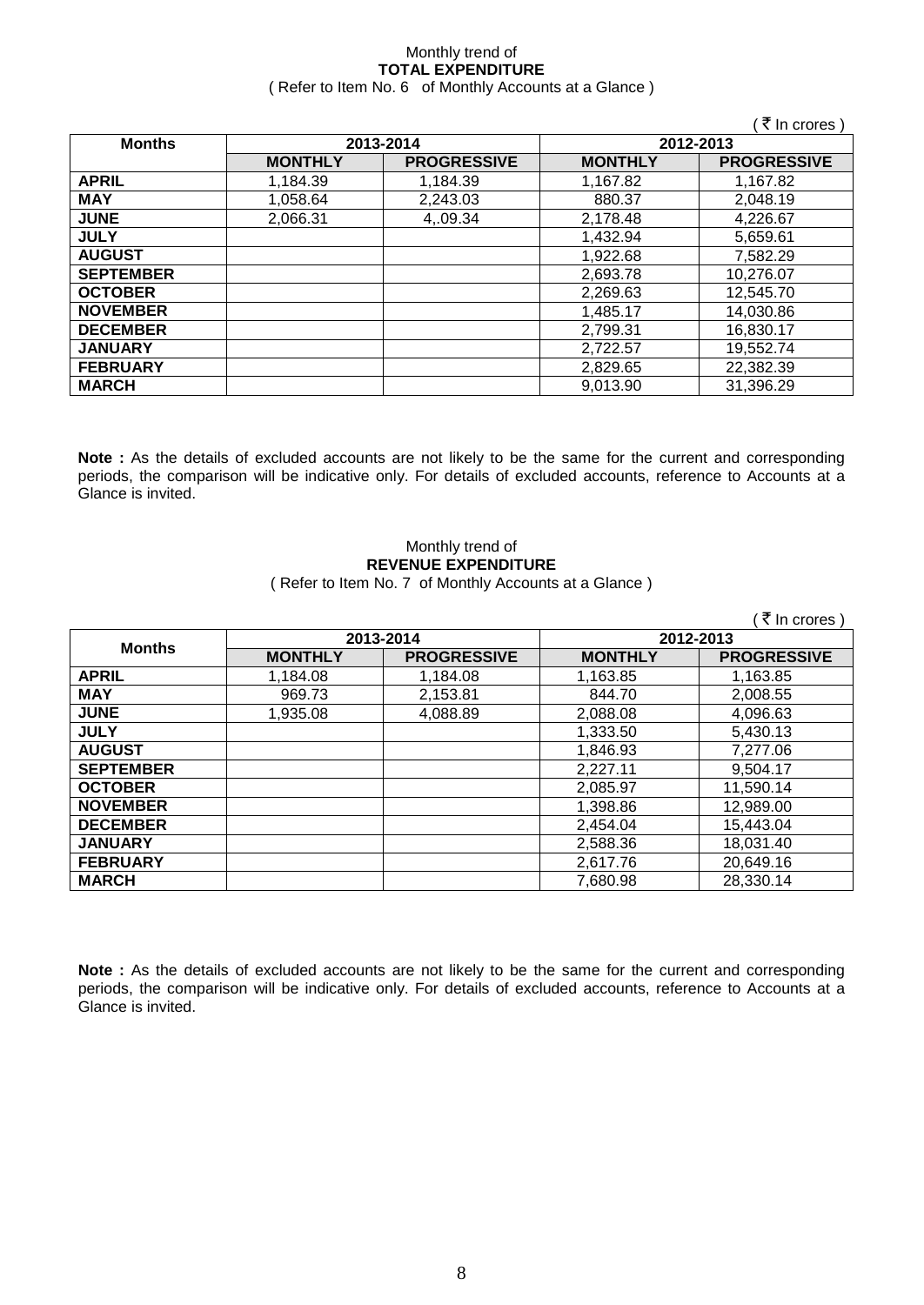#### Monthly trend of **CAPITAL EXPENDITURE**  ( Refer to Item No. 8 of Monthly Accounts at a Glance )

|                  |                |                    |                | (₹ In crores)      |
|------------------|----------------|--------------------|----------------|--------------------|
| <b>Months</b>    | 2013-2014      |                    | 2012-2013      |                    |
|                  | <b>MONTHLY</b> | <b>PROGRESSIVE</b> | <b>MONTHLY</b> | <b>PROGRESSIVE</b> |
| <b>APRIL</b>     | 0.31           | 0.31               | 3.97           | 3.97               |
| <b>MAY</b>       | 88.91          | 89.22              | 35.51          | 39.48              |
| <b>JUNE</b>      | 113.23         | 202.45             | 89.68          | 129.16             |
| <b>JULY</b>      |                |                    | 99.42          | 228.58             |
| <b>AUGUST</b>    |                |                    | 75.75          | 304.33             |
| <b>SEPTEMBER</b> |                |                    | 119.81         | 424.14             |
| <b>OCTOBER</b>   |                |                    | 180.12         | 604.26             |
| <b>NOVEMBER</b>  |                |                    | 86.31          | 690.57             |
| <b>DECEMBER</b>  |                |                    | 304.22         | 994.79             |
| <b>JANUARY</b>   |                |                    | 132.23         | 1,127.02           |
| <b>FEBRUARY</b>  |                |                    | 211.52         | 1,338.54           |
| <b>MARCH</b>     |                |                    | 1.267.15       | 2,605.69           |

**Note :** As the details of excluded accounts are not likely to be the same for the current and corresponding periods, the comparison will be indicative only. For details of excluded accounts, reference to Accounts at a Glance is invited.

### Monthly trend of **REVENUE SURPLUS (+) / DEFICIT (-)** ( Refer to Item No. 9 of Monthly Accounts at a Glance )

|                  |                |                    |                | ₹ In crores)       |
|------------------|----------------|--------------------|----------------|--------------------|
| <b>Months</b>    | 2013-2014      |                    | 2012-2013      |                    |
|                  | <b>MONTHLY</b> | <b>PROGRESSIVE</b> | <b>MONTHLY</b> | <b>PROGRESSIVE</b> |
| <b>APRIL</b>     | 970.55         | 970.55             | 824.69         | 824.69             |
| <b>MAY</b>       | 1,312.63       | 2,283.18           | 1,473.65       | 2,298.34           |
| <b>JUNE</b>      | 221.10         | 2,504.28           | $-72.45$       | 2,225.89           |
| <b>JULY</b>      |                |                    | 1,097.54       | 3,323.43           |
| <b>AUGUST</b>    |                |                    | 723.38         | 4,046.81           |
| <b>SEPTEMBER</b> |                |                    | 310.59         | 4,357.40           |
| <b>OCTOBER</b>   |                |                    | 117.45         | 4,474.85           |
| <b>NOVEMBER</b>  |                |                    | 678.76         | 5,153.61           |
| <b>DECEMBER</b>  |                |                    | 424.73         | 5,578.34           |
| <b>JANUARY</b>   |                |                    | $-511.69$      | 5,066.65           |
| <b>FEBRUARY</b>  |                |                    | 235.58         | 5,302.23           |
| <b>MARCH</b>     |                |                    | $-2,972.66$    | 2,329.57           |